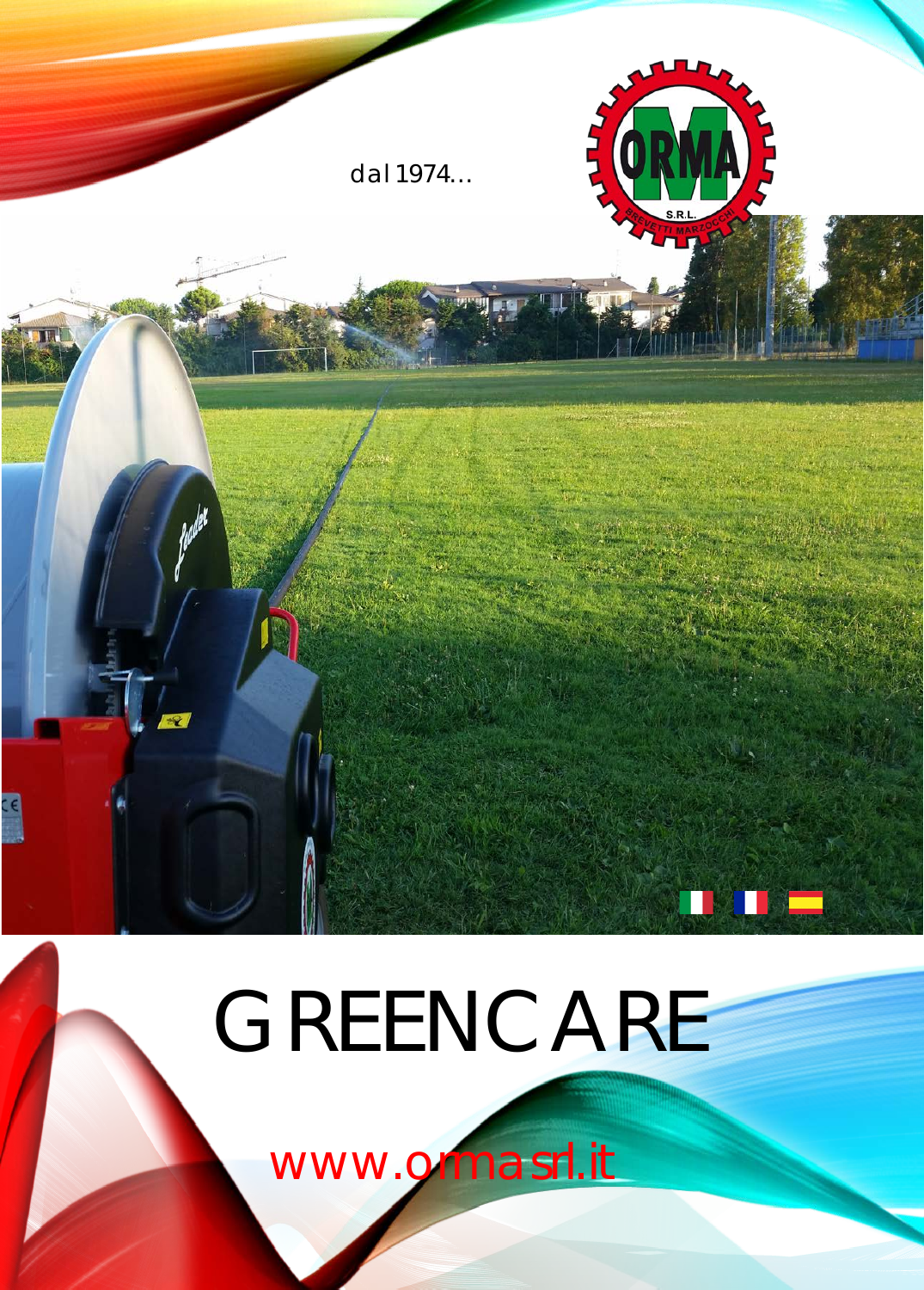



*Horizontal multi-stage close coupled pumps in chrome nickel stainless steel. Compact and robust construction, without protruding flange and with single-piece lantern bracket and base. Single-piece barrel casing, with front suction port above pumps axis and radial delivery at top. Filling and draining plugs on the middle of the pump, accessible from any side (like the terminal box).*

| 1 phase<br>electric<br>pump | 230 V A        | max<br>power<br>input kW | rated motor<br>power<br>output kW | rated motor<br>power<br>output HP | suction Ø | outlet Ø       | weight<br>kg. |      |  |
|-----------------------------|----------------|--------------------------|-----------------------------------|-----------------------------------|-----------|----------------|---------------|------|--|
| <b>MXHM204</b>              | 4,2            | 0,9                      | 0,55                              | 0,75                              | G 1 1/4   | G 1            | 11            |      |  |
| <b>MXHM205</b>              | 5,4            | 1,2                      | 0,75                              | 1                                 | G 1 1/4   | G 1            | 12,5          |      |  |
| <b>MXHM405</b>              | 7,4            | 1,5                      | 1,1                               | 1,5                               | G 1 1/4   | G 1            | 18            |      |  |
| <b>MXHM406</b>              | 9,2            | $\overline{2}$           | 1,5                               | $\overline{2}$                    | G 1 1/4   | G 1            | 20,5          |      |  |
| <b>MXHM804</b>              | 9,2            | $\overline{2}$           | 1,5                               | $\overline{2}$                    | G 1 1/2   | G 1            | 19,2          |      |  |
| <b>MXHM805</b>              | 11,2           | 2,5                      | 1,8                               | 2,5                               | G 1 1/2   | G 1            | 22,4          |      |  |
| 3 phase<br>electric<br>pump | 230 V A        | 400 V<br>A               | rated motor<br>power<br>output kW | rated motor<br>power<br>output HP | suction Ø | outlet Ø       | weight<br>kg. |      |  |
| <b>MXH204</b>               | 2,8            | <u>1,6</u>               | 0,55                              | 0,75                              | G 1 1/4   | G 1            | 10            |      |  |
| <b>MXH205</b>               | 3,5            | $\overline{2}$           | 0,75                              | $\mathbf 1$                       | G 1 1/4   | G 1            | 11,5          |      |  |
| <b>MXH405</b>               | 4,7            | 2,7                      | 1,1                               | 1,5                               | G 1 1/4   | G 1            | 18            |      |  |
| <b>MXH406</b>               | 6,2            | 3,6                      | 1,5                               | $\overline{2}$                    | G 1 1/4   | G 1            | 19,5          |      |  |
| <b>MXH804</b>               | 6,2            | 3,6                      | 1,5                               | $\overline{2}$                    | G 1 1/2   | G 1            | 18,2          |      |  |
| <b>MXH805</b>               | 7,5            | 4,3                      | 1,8                               | 2,5                               | G 1 1/2   | G 1            | 21,4          |      |  |
| 3 phase                     | 1 phase        | model                    | performance                       |                                   |           |                |               |      |  |
|                             |                |                          | I/min                             | Hm                                | I/min     | H <sub>m</sub> | l/min         | Hm   |  |
| <b>MXH204</b>               | <b>MXHM204</b> | <b>PASS L20</b>          | 16,6                              | 42,5                              | 25        | 40,4           | 50            | 30,8 |  |
| <b>MXH205</b>               | <b>MXHM205</b> | L25                      | 41,6                              | 43,5                              | 50        | 39             | 58,3          | 34   |  |
| <b>MXH405</b>               | <b>MXHM405</b> | L32                      | 66,6                              | 45,5                              | 83,3      | 40             | 100           | 33,5 |  |
| <b>MXH406</b>               | <b>MXHM406</b> | L32                      | 66,6                              | 56                                | 83,3      | 51             | 100           | 44   |  |
| <b>MXH804</b>               | <b>MXHM804</b> | L40                      | 100                               | 41                                | 133       | 37             | 150           | 34,5 |  |
| <b>MXH805</b>               | <b>MXHM805</b> | <b>L40 L50</b>           | 133                               | 47                                | 150       | 43,5           | 183           | 35   |  |

## *IDROMAT*

*Regulation device for pump control equipped with flow and pressure sensor connected to an electronic system. Built-in check valve.*

*Pressure gauge 0-10 bar supplied as standard for all the models.*

*Automatic reset function in IDROMAT4 for the reset of the system without manual operation.*

## *Applications*

*Automatic control of pumps for water supply and increase of network pressure. Control of starting/stopping of the pump when cocks are opened/closed. For protection of the pump:*

*against dry running; against the risk of operation without water at the inlet (caused by a lack of water inflow in the inlet pipe under positive suction head, by a non-immersed suction pipe, by excessive suctionlift or by air entering the suction pipe); against operation with closed connection ports.*

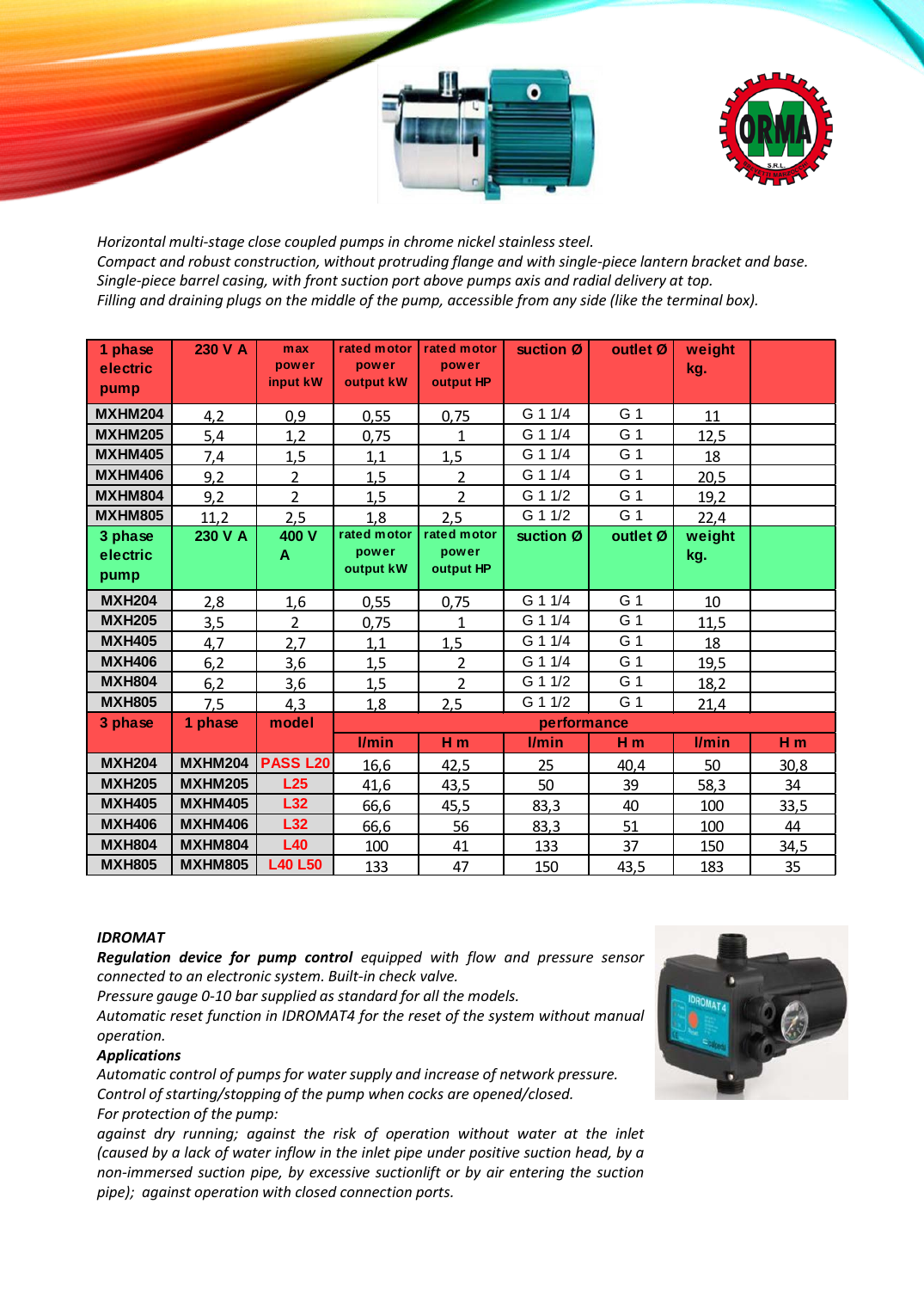



*A = suction kit with foot valve, joints and flexible hose (a1) 3 or 5 o 7 meters long B = non return valve*

c

*C = Idromat (example mounting)*



## *ELECTRIC CONTROL BOARD*

*Electric control board for single or three-phase motor. Equipment: Thermoplastic case IP 56 Contactor Thermal relay Start-stop buttons Green light indicator (voltage ON) Red light indicator (thermic block)*



| electric<br>pump | $A =$ suction kit |            |                                | valve         | electric         | idromat       | two               |                        |
|------------------|-------------------|------------|--------------------------------|---------------|------------------|---------------|-------------------|------------------------|
|                  | $a1 = 3 m$        | $a1 = 5 m$ | $a1 = 7 m$                     | B             | control<br>board | C             | wheels<br>trailer | frame                  |
| type             |                   |            |                                |               |                  |               |                   |                        |
| <b>MXHM204</b>   |                   |            | <b>MP0100A MP0100B MP0100C</b> | <b>MP0102</b> | <b>MP0104</b>    | <b>MP0110</b> |                   | <b>MP0112R MP0112B</b> |
| <b>MXH204</b>    |                   |            | <b>MP0100A MP0100B MP0100C</b> | <b>MP0102</b> | <b>MP0105</b>    |               |                   | <b>MP0112R MP0112B</b> |
| <b>MXHM205</b>   |                   |            | <b>MP0100A MP0100B MP0100C</b> | <b>MP0102</b> | <b>MP0104</b>    | <b>MP0110</b> |                   | <b>MP0112R MP0112B</b> |
| <b>MXH205</b>    |                   |            | <b>MP0100A MP0100B MP0100C</b> | <b>MP0102</b> | <b>MP0105</b>    |               |                   | <b>MP0112R MP0112B</b> |
| <b>MXHM405</b>   |                   |            | <b>MP0100A MP0100B MP0100C</b> | <b>MP0102</b> | <b>MP0106</b>    | <b>MP0110</b> |                   | <b>MP0113R MP0113B</b> |
| <b>MXH405</b>    |                   |            | <b>MP0100A MP0100B MP0100C</b> | <b>MP0102</b> | <b>MP0107</b>    |               |                   | <b>MP0113R MP0113B</b> |
| <b>MXHM406</b>   |                   |            | <b>MP0100A MP0100B MP0100C</b> | <b>MP0102</b> | <b>MP0108</b>    | <b>MP0111</b> |                   | <b>MP0113R MP0113B</b> |
| <b>MXH406</b>    |                   |            | <b>MP0100A MP0100B MP0100C</b> | <b>MP0102</b> | <b>MP0109</b>    |               |                   | <b>MP0113R MP0113B</b> |
| <b>MXHM804</b>   |                   |            | <b>MP0101A MP0101A MP0101A</b> | <b>MP0103</b> | <b>MP0108</b>    | <b>MP0111</b> |                   | <b>MP0113R MP0113B</b> |
| <b>MXH804</b>    |                   |            | <b>MP0101A MP0101A MP0101A</b> | <b>MP0103</b> | <b>MP0109</b>    |               |                   | <b>MP0113R MP0113B</b> |
| <b>MXHM805</b>   |                   |            | <b>MP0101A MP0101A MP0101A</b> | <b>MP0103</b> | <b>MP0108</b>    | <b>MP0111</b> |                   | <b>MP0114R MP0114B</b> |
| <b>MXH805</b>    |                   |            | <b>MP0101A MP0101A MP0101A</b> | <b>MP0103</b> | <b>MP0109</b>    |               |                   | <b>MP0114R MP0114B</b> |